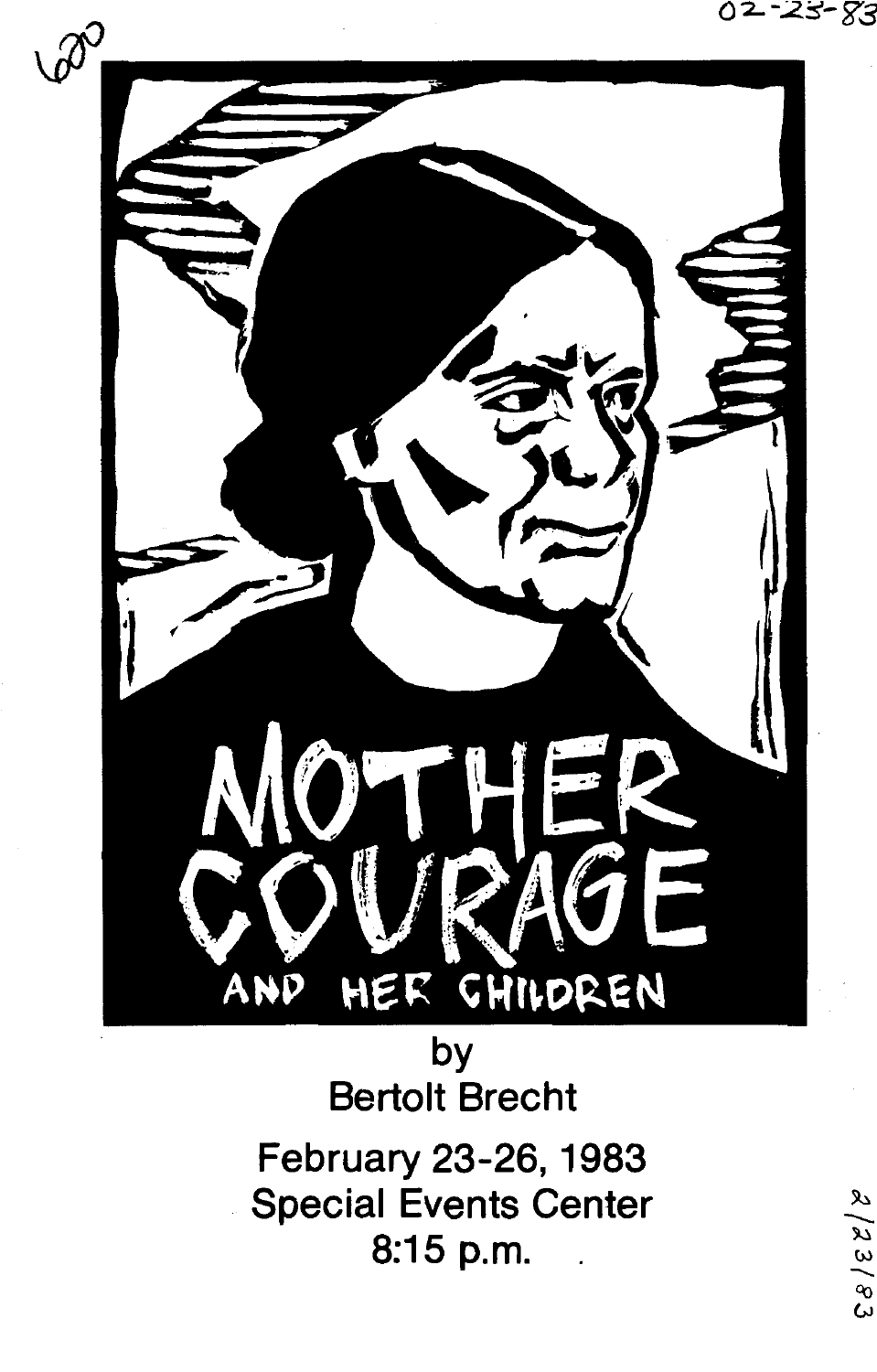# Boise State University DEPARTMENT OF THEATRE ARTS

### presents

# **Mother Courage and Her Children\***

# by Bertolt Brecht

Translation and Adaptation by Eric Bentley Music by Paul Dessau

#### **CAST**

| Sandra Cavanaugh Mother Courage     |                                    |
|-------------------------------------|------------------------------------|
|                                     |                                    |
| J.L. Farmer  Mr. Lamb (The Cook)    |                                    |
|                                     |                                    |
|                                     |                                    |
|                                     |                                    |
|                                     | <b>Young Soldier</b><br>Lieutenant |
| Edwin Calkins  Protestant Sergeant  |                                    |
|                                     | Colonel                            |
|                                     | Soldier                            |
|                                     |                                    |
|                                     | One Eye                            |
|                                     |                                    |
|                                     | Soldier                            |
|                                     | Servant                            |
| Douglas M. Hoppe  Catholic Sergeant |                                    |
|                                     | Soldier                            |
|                                     | Old Peasant                        |
|                                     | Peasant                            |
|                                     | Soldier                            |
|                                     | Peasant                            |
|                                     | Young Man                          |
|                                     |                                    |
|                                     | <b>Peasant Woman</b>               |
|                                     |                                    |

\*Produced by special arrangement with Samuel French, Inc.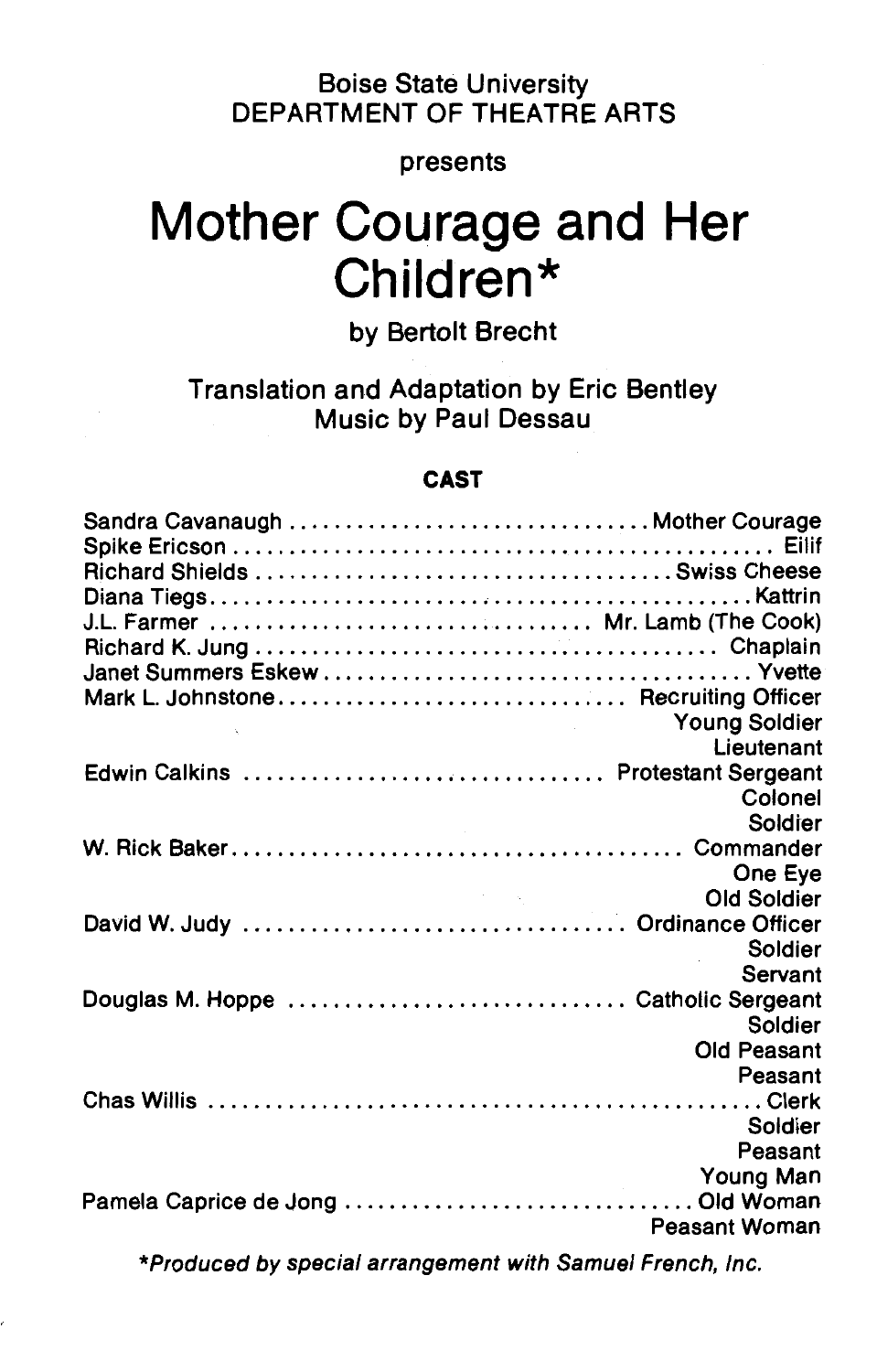#### **MUSICAL ENSEMBLE**

 $\bar{z}$ 

 $\ddot{\phantom{a}}$ 

| <b>Assistant to Musical Advisor</b> |
|-------------------------------------|
|                                     |
| Coach                               |

## **SYNOPSIS OF SCENES**

The Time: 1624- 1636 The Place: Sweden, Poland, Germany

#### **Act One**

**Intermission** 

**Act Two** 

# PRODUCTION FUNDED BY ASSOCIATED STUDENT BODY OF BOISE STATE UNIVERSITY.

# **PRODUCTION STAFF**

| Assistant Director  Pamela Caprice de Jong |  |
|--------------------------------------------|--|
|                                            |  |
|                                            |  |
|                                            |  |
|                                            |  |
|                                            |  |
| Costume Supervisor Stephen R. Buss         |  |
| House Supervisor  William Shankweiler      |  |
|                                            |  |
|                                            |  |
|                                            |  |
| Rear Projections Designer  Fred Fritchman  |  |